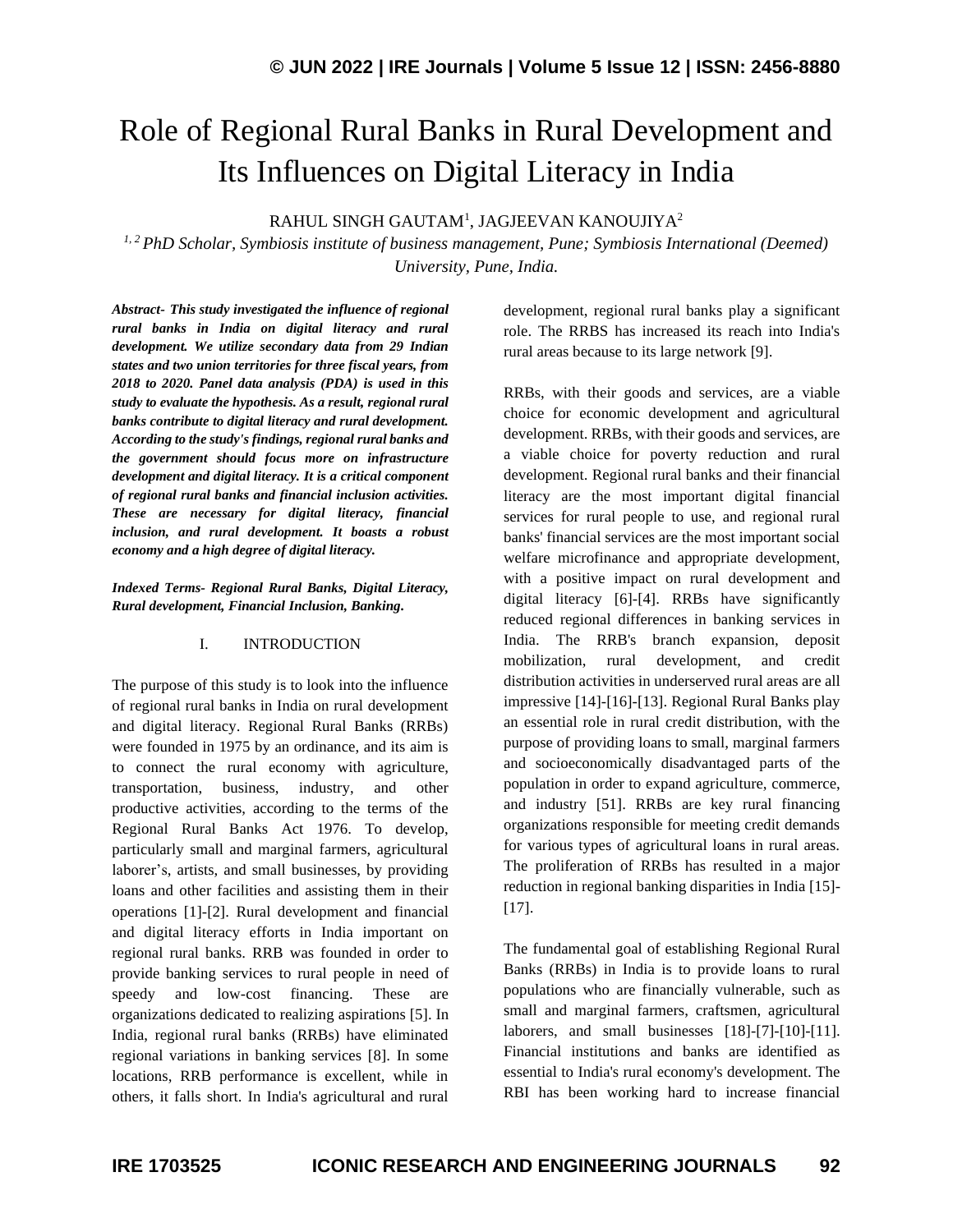inclusion, and the government has launched a number of programs. Bank expansion into rural areas and the provision of digital banking expertise, as well as digital services like ATMs, agro-based loans, KCCs, GCCs, and PMJDY, are some of the government's attempts to reduce poverty and economic isolation  $[20]-[21]-[34]-[35]$ . The performance of rural credit in India is significantly based on their financial health. RRB achieves its goals of bringing banking to rural households' doorsteps, especially in banking-deficient rural areas, providing easy and cheaper credit to the poorer rural section who rely on private lenders, encouraging rural savings for productive activities, creating jobs in rural areas, and lowering the cost of giving credit in agriculture areas [29]-[38]-[39]-[40]. This government policy's main purpose is to ensure that all citizens have equitable access to banking and payment services.

There hasn't been much research on the influence of regional rural banks (RRBs) on rural development and digital literacy in India. Regional rural banks (RRBs) provide critical development services and assist rural residents in learning about digital banking services. Regional rural banks are vital for financial inclusion and digital literacy in India's agriculture, and they play a critical role in boosting digital literacy and economic growth. The current study looks at regional rural banks in India and their influence on poverty alleviation and economic growth. We used panel data analysis to assess the influence of regional rural banks on rural development and digital literacy in rural India since our topic lacks research, and the critical need for scenario study is the motivating factor for our research.

Panel data analysis (PDA) captures the fundamental aspects of financial knowledge and its implications for regional rural banks (RRBs), rural development (RD), and digital literacy (IND LR) in India more effectively than normative economics or regression research [32]- [33]-[36]-[37]. As a result, panel data analysis was chosen as an intrinsic component of a model. This research aims to find out more about regional rural banks (RRBs) influencing rural development (RD) and digital literacy (IND LR). It tries to objectively identify rural areas in India by utilizing specific criteria connected to the number of regional rural banks. We examined secondary data from 29 states

and two union territories for fiscal years 2018 to 2020 and employed various parameters from prior studies. The scarcity of research on this subject and the crucial necessity for a scenario study assessment are the driving forces for this research. We took the strategic decision to look into the role of regional rural banks in rural development and their impact on rural digital literacy. Expanding regional rural banks and financial inclusion can improve India's rural development by

increasing digital literacy. Regional rural banks and their goods and services are crucial to Indian farmers because they aid economic growth, financial inclusion, and digital literacy.

The introduction is the first component of this work, and the literature review is the second. Data and methods are covered in the third portion, findings are covered in the fourth section, and the study's discussion and conclusion are covered in the fifth and sixth sections.

## II. LITERATURE REVIEW OF THE STUDY

There is a shortage of research in India about the functioning and performance of RRBs and digital literacy. This section summarizes the findings of regional rural bank researchers and their implications for digital literacy, financial inclusion, rural development, research publications, and economic analyst opinions. Rural development and regional rural banks (RRBs) are covered in one segment, while rural people's financial inclusion and digital literacy is covered in the other.

## *A. Regional Rural Banks and rural development*

The burden of debt is particularly heavy in rural India. Despite significant structural changes in lending institutions and varieties of the rural loan in the post-Independence period, rural credit exploitation remains one of the most prevalent and persistent features of rural India [3]. The RRB's presence in all parts of the country, particularly in impoverished regions, can assist because it is supposed to be a bank for the poor. The government should build RRB branches at the grassroots level to provide such banking services to truly needy rural populations [19]. In India, the advent of RRBs has significantly reduced regional differences in banking facilities. The RRB's branch expansion, deposit mobilization, rural development, and credit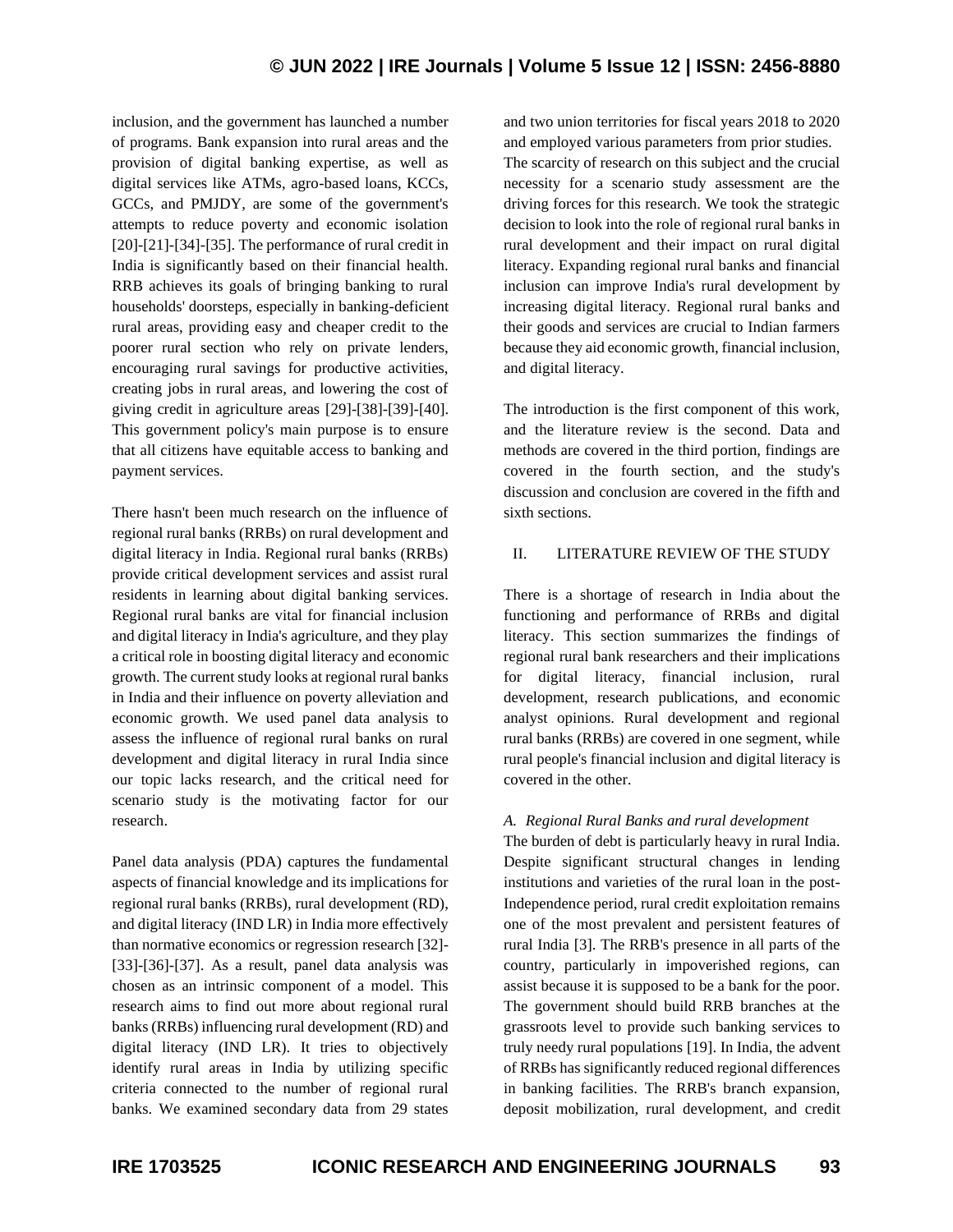distribution activities in underserved rural areas are excellent [23]. Rural banks must address a lack of openness in their operations, resulting in an uneven relationship between bankers and customers [27]. To remedy this issue, banking workers should interact with their customers more regularly. Banking workers should interact with their customers regularly to fix this issue. Banks should open branches where consumers do not have access to financial services [25]. To keep existing clients and attract new ones in this era of digitization, RRBs must emphasize offering quick, high-quality, and secure financial services [46]. RRBs' involvement in economic growth and rural development Furthermore, RRBs were more efficient than commercial banks in disbursing loans to rural borrowers [43]. Support from state governments, local participation, sufficient loan supervision, and establishment of urban branches was among the strategies recommended to improve RRB efficiency. In rural banking, priority sector credit and preferential lending to the poor have declined [28]-[46].

The RRB is intended to be an underprivileged, people's and its existence in all states and union territories can help. RRB branches should be established at all levels of government [44]-[54]. The lending of rural banks is generally aimed at their local market, notably local farmers. Furthermore, rather than being too cautious, bank help for agriculture, one of their most important service sectors, may jeopardize bank stability [15]-[17]. RRBs have successfully achieved their banking objectives of creating jobs, encouraging rural savings for productive activities, and providing accessible and affordable credit to rural families, particularly in banking-deprived rural areas, and to the vulnerable rural population that relies on private lenders [45]-[41].

Before the formation of the RRB, thousands of commercial and cooperative bank branches operated in rural India. Despite such a vast network of bank branches, rural India's credit requirements were insufficient [39]-[11]. The general state of RRBs in India is not encouraging. Poor credit-deposit ratios continue to hamper RRBs' capacity to function correctly. Because the RRB is a poor bank, people's presence may be felt across the country, particularly in the poorer states and union territories [37]-[38]. The government should extend RRB branches to the

grassroots level to provide banking and credit services to rural Indians in need. The difference between commercial banks' C-D ratios and regional rural banks' C-D ratios must be bridged, and rural India tends to benefit from rural lending policies [25]-[4].

## *B. Regional Rural Banks, Financial Inclusion and Digital Literacy*

The key to overcoming the rural development dilemma is financial inclusion and digital literacy, which can improve the lives of impoverished farmers, small enterprises, and other vulnerable groups [22]- [14]. Financial inclusion and digital literacy are financial services that are freely available and affordable to people from all walks of life [26]. The main motive behind digital literacy and financial inclusion are that non-accessible groups, such as impoverished farmers in remote rural areas, may utilize financial services to improve since individual growth can help the nation progress more quickly [30]- [7]. Financial inclusion and digital literacy are tools for a country's inclusive growth. Regional Rural Banks are critical in India's rural development and financial inclusion. RRBs were created to bring banking to the doorsteps of rural residents needing rapid and inexpensive loans [53]-[9]. These are organizations dedicated to bringing aspirations to life. The RRBs' purpose is to strengthen the rural economy, which is the backbone of the Indian economy [48]. The aim of economic planning will never be achieved until the rural economy, and people of India are improved. Financial inclusion has become a reality thanks to Regional Rural Banks and increased digital literacy [50]-[5].

Financial inclusion is the process of prominent financial institutional actors providing vulnerable groups, such as weaker and low-income groups, cheap economic goods and services fairly and transparently [52]. The Reserve Bank of India (RBI) has created a strategy of financial inclusion in our country to provide banking services to disadvantaged and lowincome groups at a reasonable cost. Regional Rural Banks (RRBs) have been recognized as a critical rural financial institution encouraging long-term economic growth since 1975 [13]. Because of their advantageous geographical position in distant parts of the country, RRBs have the potential to play a more important role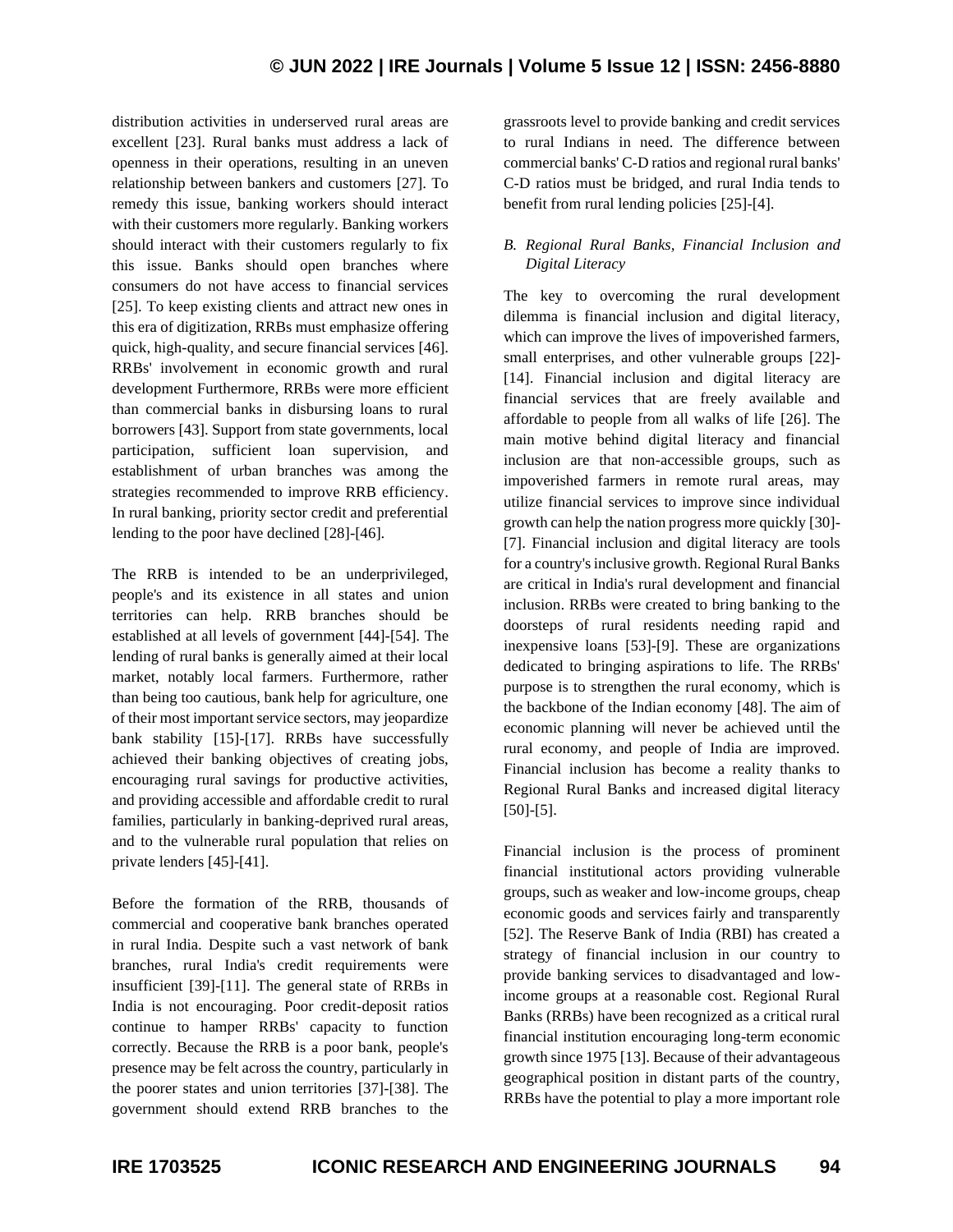in digital literacy and financial inclusion [10]-[23]. In some parts of the nation, such as the states of Uttar Pradesh, Bihar, and the North Eastern Region, the banking system is mostly comprised of RRBs [14]. The government has established Prime Minister Jan Dhan Yojana, which has seen a surge in digital literacy and financial inclusion thanks to RRBs, and has underlined the importance of digital literacy and financial inclusion for the country's growth and development [36].

The lack of unique literature goes beyond concepts. This strategy also needs a hitherto unseen methodology in the literature. The following hypothesis is investigated in this work based on literature research:

H1: Regional rural bank branches (RRB\_bran) significantly impact India's rural development and digital literacy.

H2: Regional rural bank credit deposit ratio (RRB\_C\_D\_r) significantly impact India's rural development and digital literacy.

## III. DATA AND METHODOLOGY

#### *A. Data*

This study examined data from 29 Indian states and two union territories across three fiscal years (2018- 2020). RRB branches and RRB (CDR) data were obtained from the RBI's official website, whilst India literacy ratio (IND LR) statistics were obtained from downtoearth.org.in and timesnownews.com. Because there is just one dependent variable and two independent variables to study, two models have been developed. Table 1 lists the variables used in the investigation.

| S Variabl | Typ | Code   | Definition            | Citation  |
|-----------|-----|--------|-----------------------|-----------|
| N e       | e   |        |                       | S         |
| India     | DV  | IND LR | The literacy (Nagaic  |           |
| literacy  |     |        | rate of an            | h.<br>and |
| ratio     |     |        | adult                 | Sharma    |
|           |     |        | population in , 2014) |           |
|           |     |        | certain<br>a          |           |
|           |     |        | country,              |           |
|           |     |        |                       |           |

|   |                                                      |  |                     | region,<br><sub>or</sub> |                |  |  |
|---|------------------------------------------------------|--|---------------------|--------------------------|----------------|--|--|
|   |                                                      |  |                     | geographic               |                |  |  |
|   |                                                      |  |                     | area.                    |                |  |  |
|   |                                                      |  |                     |                          |                |  |  |
| 2 |                                                      |  | Regiona IV RRB_bran | There<br>are             | Ministr        |  |  |
|   | rural<br>1                                           |  |                     | now 43 RRB               | οf<br>V        |  |  |
|   | bank                                                 |  |                     | bank                     | Finance        |  |  |
|   | branche                                              |  |                     | branches                 | (Depert        |  |  |
|   | S                                                    |  |                     | operational              | ment of        |  |  |
|   |                                                      |  |                     | in India.                | financia       |  |  |
|   |                                                      |  |                     |                          | 1              |  |  |
|   |                                                      |  |                     |                          | services       |  |  |
|   |                                                      |  |                     |                          | $\mathcal{E}$  |  |  |
| 3 | Regiona IV                                           |  | $RRB_C_D$           | <b>Banks</b>             | <b>Bankrat</b> |  |  |
|   | rural<br>1                                           |  | <sup>r</sup>        | examine this             | e              |  |  |
|   | bank                                                 |  |                     | ratio along (Glossa      |                |  |  |
|   | credit/                                              |  |                     | with other               | ry)            |  |  |
|   | debt                                                 |  |                     | consideration            |                |  |  |
|   | ratio                                                |  |                     | s when                   |                |  |  |
|   |                                                      |  |                     | determining              |                |  |  |
|   |                                                      |  |                     | how<br>much              |                |  |  |
|   |                                                      |  |                     | credit<br>to             |                |  |  |
|   |                                                      |  |                     | extend.                  |                |  |  |
|   | Note: DV and IV represent the dependent variable and |  |                     |                          |                |  |  |

independent variable, respectively.

*B. Methodology*

The panel data model (PDM) is mostly employed to examine the data in this study. The panel data model incorporates elements of the other well-known analytic models, cross-sectional and time-series [13]- [16]. As a result, it has been discovered that PDM can reveal far more information than a single time series or cross-section analysis.

The model specifications are given as follows:

IND\_LR<sub>it</sub> =  $\beta_0$  +  $\beta_1$  RRB\_bran + u<sub>it</sub> Eq. 1 IND\_LR<sub>it</sub> =  $\beta_0$  +  $\beta_1$  RRB\_C\_D\_r + u<sub>it</sub> Eq. 2 Where IND LR is the dependent variable, i represents cross-section, and t represents time series.  $\beta_0$  is the constant term, and  $\beta_1$  is the coefficient of the independent variable and RRB\_bran, and RRB\_C\_D\_r are the independent variables used in the study. In contrast, uit in the model is considered the error term.

## IV. RESULTS

*A. Descriptive statistics and correlation*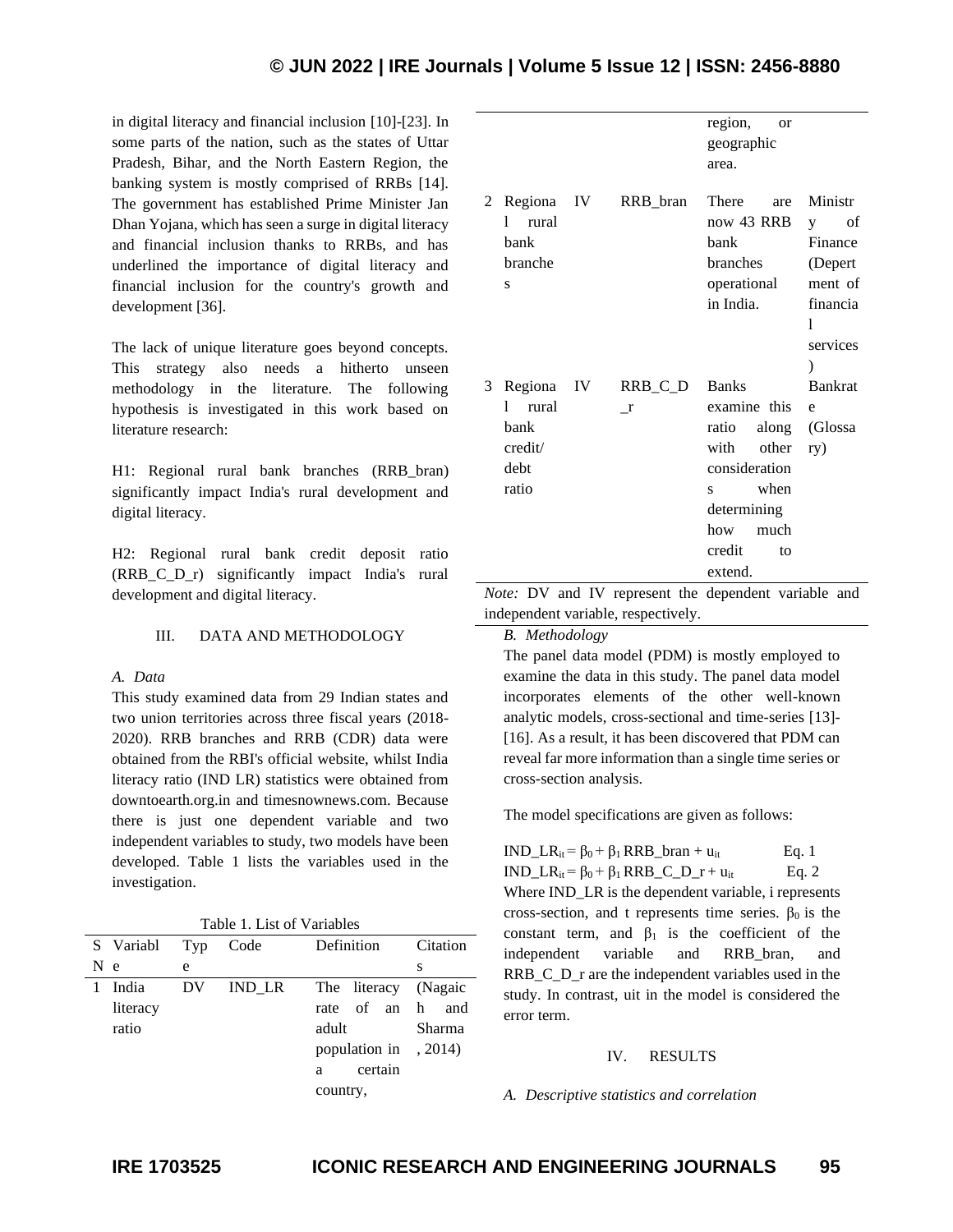| Table 2. Descriptive Statistics                  |          |               |          |       |  |  |  |
|--------------------------------------------------|----------|---------------|----------|-------|--|--|--|
| Variables                                        | Mean     | SD.           | Min      | Max   |  |  |  |
| <b>IND LR</b>                                    | 78.01581 | 7.993667 61.8 |          | 96.2  |  |  |  |
| RRB bran                                         | 711.0323 | 865.9692      | 0        | 4342  |  |  |  |
| RRB C D r                                        | 52.91935 | 30.24848      | $\Omega$ | 128.3 |  |  |  |
| Note: Mean, SD, Min, Max is mean value, standard |          |               |          |       |  |  |  |
| deviation, minimum and maximum respectively.     |          |               |          |       |  |  |  |

| Table 3. Correlation Matrix |              |                                      |                   |  |  |  |  |
|-----------------------------|--------------|--------------------------------------|-------------------|--|--|--|--|
| VAR                         | <b>RDEXP</b> |                                      | 1 articlex 1 popu |  |  |  |  |
| <b>IND LR</b>               |              |                                      |                   |  |  |  |  |
| RRB bran                    | $-0.4820*$   |                                      |                   |  |  |  |  |
| RRB C D r -0.1190           |              | $0.3239*$                            |                   |  |  |  |  |
| Note: $*$                   |              | represents a significant correlation |                   |  |  |  |  |
| coefficient at 0.05.        |              |                                      |                   |  |  |  |  |

Tables 2 and 3 provide the statistics (IND LR, RRB bran, RRB C D r) employed in the research. The mean literacy rate of Indian states and union territories is 78.01581, showing a much higher literacy rate. On the other hand, the standard deviation is 7.993667, indicating that the score does not fluctuate much from the mean number. The lowest and highest numbers are 61.8 and 92.6, respectively. The average value of the RRB bran variable is 711.0323, indicating that many branches have been constructed throughout India. The standard deviation is determined to be 865.962, meaning that there is significant variability from the variable's value. The minimum and highest values are 0 and 4342, respectively, indicating a significant disparity. The last variable in this study, RRB C D r, has a mean value of 52.91935, indicating that no substantial amount of ratio is present on average. The difference from the mean value, on the other hand, is determined to be 30.24848. The lowest and highest values are 0 and 128.3, respectively.

## *B. Result of model I*

Table 4. Result of Regression Analysis (Model 1)

| Dependent Variable: IND LR |          |          |      |  |  |
|----------------------------|----------|----------|------|--|--|
| Standard Errors (Normal)   |          |          |      |  |  |
| Variable Name              | Coeffici | SE.      | p-   |  |  |
|                            | ent      |          | valu |  |  |
|                            |          |          | e    |  |  |
| Constant                   | 81.1794  | 1.326492 | 0.00 |  |  |
|                            |          |          |      |  |  |
|                            |          |          |      |  |  |

| RRB bran                                               |            | .0001317 | 0.00 |  |  |
|--------------------------------------------------------|------------|----------|------|--|--|
|                                                        | .004449    |          | 0    |  |  |
|                                                        | 4          |          |      |  |  |
| R-square                                               | 0.8759     |          |      |  |  |
| SE of                                                  | 6.82461    |          |      |  |  |
| Regression                                             | $35*$      |          |      |  |  |
| <b>F-test Fixed</b>                                    | $3.95*$    |          |      |  |  |
| Effect                                                 | (0.0228)   |          |      |  |  |
| Breush-Pagan                                           | $0.00*(1.$ |          |      |  |  |
| Test                                                   | 0000       |          |      |  |  |
| Hausman Test                                           | 6.52       |          |      |  |  |
|                                                        | (0.0107)   |          |      |  |  |
| No of                                                  | 93         |          |      |  |  |
| observations (n)                                       |            |          |      |  |  |
| Degree of                                              | 89         |          |      |  |  |
| freedom                                                |            |          |      |  |  |
| Wald test for                                          | $1.01*(0.$ |          |      |  |  |
| Heteroscedastici                                       | 7988)      |          |      |  |  |
| ty                                                     |            |          |      |  |  |
| Wooldridge                                             | 89.294     |          |      |  |  |
| Autocorrelation                                        | (0.0110)   |          |      |  |  |
| Note: Weld toot of betarescoolecticity has the null of |            |          |      |  |  |

**Note**: Wald test of heteroscedasticity has the null of no heteroscedasticity. Wooldridge test of autocorrelation in panel has the null of no autocorrelation (with 1 lag). Robust estimates are estimated due to significant Heteroscedasticity and Autocorrelation. DV is IND\_LR (Indian poverty score). RRB\_bran is the log of regional rural bank branches. \* sig at 5%.

We investigated the link between the dependent variable (IND LR) and the independent variable in model one (RRB branches). Table 4 depicts the outcome of model one. According to the table's explanation of the various outputs, the R-square reveals just 0.8759 percent variability in IND LR, which the independent variable, RRB bran, can explain. The SE is calculated to be significant at 6.8246135. The Hausman test identifies the model's random effects. The Breusch-Pagan test is similarly significant, with a score of 6.52, indicating the existence of heteroscedasticity. The Wald test also yields significant results, rejecting the null hypothesis. The independent variable, RRB bran, has a negative coefficient (-.0044494) and a p-value less than 0.05, indicating that RRB branches positively and significantly influence poverty scores. As a result of our investigation, we accept hypothesis H1.

#### *C. Result of model II*

Table 5. Result of Regression Analysis (Model 2)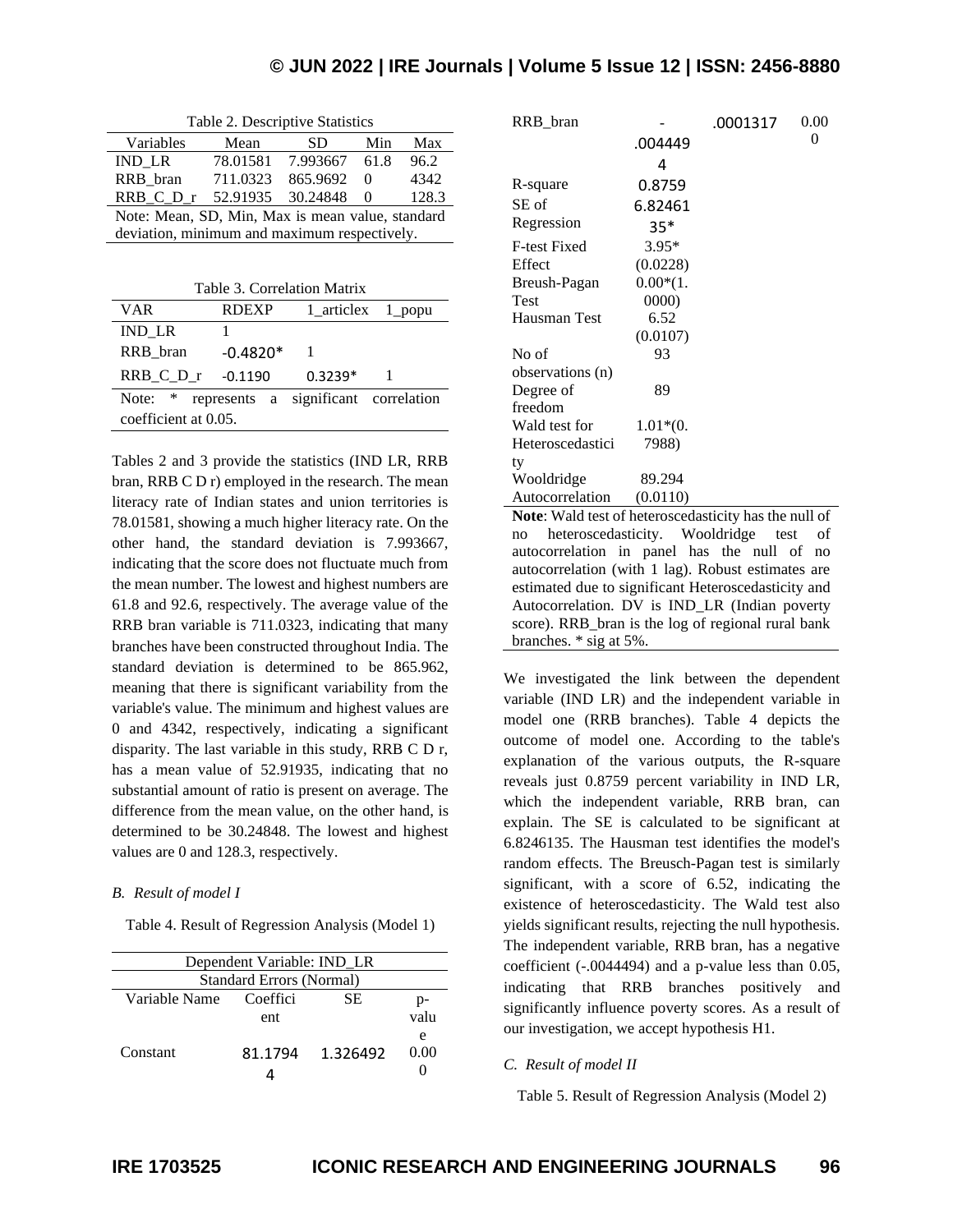| <b>Standard Errors</b><br><b>Robust Standard</b><br>(Normal)<br><b>Errors</b><br>Variable<br>Coeffi<br>Coef<br>Name<br><b>SE</b><br>cient<br>ficie<br>SЕ<br>$p-$<br>p-<br>nt<br>va<br>va<br>lu<br>lu<br>$\mathbf e$<br>e<br>0.<br>Constan<br>79.64<br>1.6<br>0.<br>81.8<br>4.3<br>$00\,$<br>t<br>986<br>608<br>412<br>00<br>599<br>0<br>67<br>4<br>0<br>31<br>RRB_C<br>0.<br>.02<br>0.<br>.08<br>38<br>$D_r$<br>696<br>25<br>.072<br>238<br>.0308<br>5<br>5<br>64<br>658<br>782<br>82<br>4<br>$R-$<br>Square<br>0.014<br>6<br>SE of<br>Regressi<br>7.818<br>on<br>4662<br>$\ast$<br>F-test<br>2.90*<br>Fixed<br>Effect<br>(0.060)<br>$\left( 0\right)$<br>Breush-<br>1025*<br>Pagan<br><b>Test</b><br>(0.131)<br>6)<br>Hausma<br>0.00<br>n Test<br>(0.970)<br>2)<br>No of<br>93<br>observat<br>ions (n)<br>89<br>Degree<br>of<br>freedom<br>Wald<br>1.07<br>(0.785)<br>test for<br><b>Heteros</b><br>2)<br>cedastic<br>ity <sup>1</sup><br>Wooldri<br>0.032<br>dge<br>(0.875)<br>Autocor<br>2)<br>relation |                                                       | Dependent Variable: IND_LR |  |  |  |  |  |  |
|------------------------------------------------------------------------------------------------------------------------------------------------------------------------------------------------------------------------------------------------------------------------------------------------------------------------------------------------------------------------------------------------------------------------------------------------------------------------------------------------------------------------------------------------------------------------------------------------------------------------------------------------------------------------------------------------------------------------------------------------------------------------------------------------------------------------------------------------------------------------------------------------------------------------------------------------------------------------------------------------------------|-------------------------------------------------------|----------------------------|--|--|--|--|--|--|
|                                                                                                                                                                                                                                                                                                                                                                                                                                                                                                                                                                                                                                                                                                                                                                                                                                                                                                                                                                                                            |                                                       |                            |  |  |  |  |  |  |
|                                                                                                                                                                                                                                                                                                                                                                                                                                                                                                                                                                                                                                                                                                                                                                                                                                                                                                                                                                                                            |                                                       |                            |  |  |  |  |  |  |
|                                                                                                                                                                                                                                                                                                                                                                                                                                                                                                                                                                                                                                                                                                                                                                                                                                                                                                                                                                                                            |                                                       |                            |  |  |  |  |  |  |
|                                                                                                                                                                                                                                                                                                                                                                                                                                                                                                                                                                                                                                                                                                                                                                                                                                                                                                                                                                                                            |                                                       |                            |  |  |  |  |  |  |
|                                                                                                                                                                                                                                                                                                                                                                                                                                                                                                                                                                                                                                                                                                                                                                                                                                                                                                                                                                                                            |                                                       |                            |  |  |  |  |  |  |
|                                                                                                                                                                                                                                                                                                                                                                                                                                                                                                                                                                                                                                                                                                                                                                                                                                                                                                                                                                                                            |                                                       |                            |  |  |  |  |  |  |
|                                                                                                                                                                                                                                                                                                                                                                                                                                                                                                                                                                                                                                                                                                                                                                                                                                                                                                                                                                                                            |                                                       |                            |  |  |  |  |  |  |
|                                                                                                                                                                                                                                                                                                                                                                                                                                                                                                                                                                                                                                                                                                                                                                                                                                                                                                                                                                                                            |                                                       |                            |  |  |  |  |  |  |
|                                                                                                                                                                                                                                                                                                                                                                                                                                                                                                                                                                                                                                                                                                                                                                                                                                                                                                                                                                                                            |                                                       |                            |  |  |  |  |  |  |
|                                                                                                                                                                                                                                                                                                                                                                                                                                                                                                                                                                                                                                                                                                                                                                                                                                                                                                                                                                                                            |                                                       |                            |  |  |  |  |  |  |
|                                                                                                                                                                                                                                                                                                                                                                                                                                                                                                                                                                                                                                                                                                                                                                                                                                                                                                                                                                                                            |                                                       |                            |  |  |  |  |  |  |
|                                                                                                                                                                                                                                                                                                                                                                                                                                                                                                                                                                                                                                                                                                                                                                                                                                                                                                                                                                                                            |                                                       |                            |  |  |  |  |  |  |
|                                                                                                                                                                                                                                                                                                                                                                                                                                                                                                                                                                                                                                                                                                                                                                                                                                                                                                                                                                                                            |                                                       |                            |  |  |  |  |  |  |
|                                                                                                                                                                                                                                                                                                                                                                                                                                                                                                                                                                                                                                                                                                                                                                                                                                                                                                                                                                                                            |                                                       |                            |  |  |  |  |  |  |
|                                                                                                                                                                                                                                                                                                                                                                                                                                                                                                                                                                                                                                                                                                                                                                                                                                                                                                                                                                                                            |                                                       |                            |  |  |  |  |  |  |
|                                                                                                                                                                                                                                                                                                                                                                                                                                                                                                                                                                                                                                                                                                                                                                                                                                                                                                                                                                                                            |                                                       |                            |  |  |  |  |  |  |
|                                                                                                                                                                                                                                                                                                                                                                                                                                                                                                                                                                                                                                                                                                                                                                                                                                                                                                                                                                                                            |                                                       |                            |  |  |  |  |  |  |
|                                                                                                                                                                                                                                                                                                                                                                                                                                                                                                                                                                                                                                                                                                                                                                                                                                                                                                                                                                                                            |                                                       |                            |  |  |  |  |  |  |
|                                                                                                                                                                                                                                                                                                                                                                                                                                                                                                                                                                                                                                                                                                                                                                                                                                                                                                                                                                                                            |                                                       |                            |  |  |  |  |  |  |
|                                                                                                                                                                                                                                                                                                                                                                                                                                                                                                                                                                                                                                                                                                                                                                                                                                                                                                                                                                                                            |                                                       |                            |  |  |  |  |  |  |
|                                                                                                                                                                                                                                                                                                                                                                                                                                                                                                                                                                                                                                                                                                                                                                                                                                                                                                                                                                                                            |                                                       |                            |  |  |  |  |  |  |
|                                                                                                                                                                                                                                                                                                                                                                                                                                                                                                                                                                                                                                                                                                                                                                                                                                                                                                                                                                                                            |                                                       |                            |  |  |  |  |  |  |
|                                                                                                                                                                                                                                                                                                                                                                                                                                                                                                                                                                                                                                                                                                                                                                                                                                                                                                                                                                                                            |                                                       |                            |  |  |  |  |  |  |
|                                                                                                                                                                                                                                                                                                                                                                                                                                                                                                                                                                                                                                                                                                                                                                                                                                                                                                                                                                                                            |                                                       |                            |  |  |  |  |  |  |
|                                                                                                                                                                                                                                                                                                                                                                                                                                                                                                                                                                                                                                                                                                                                                                                                                                                                                                                                                                                                            |                                                       |                            |  |  |  |  |  |  |
|                                                                                                                                                                                                                                                                                                                                                                                                                                                                                                                                                                                                                                                                                                                                                                                                                                                                                                                                                                                                            |                                                       |                            |  |  |  |  |  |  |
|                                                                                                                                                                                                                                                                                                                                                                                                                                                                                                                                                                                                                                                                                                                                                                                                                                                                                                                                                                                                            |                                                       |                            |  |  |  |  |  |  |
|                                                                                                                                                                                                                                                                                                                                                                                                                                                                                                                                                                                                                                                                                                                                                                                                                                                                                                                                                                                                            |                                                       |                            |  |  |  |  |  |  |
|                                                                                                                                                                                                                                                                                                                                                                                                                                                                                                                                                                                                                                                                                                                                                                                                                                                                                                                                                                                                            |                                                       |                            |  |  |  |  |  |  |
|                                                                                                                                                                                                                                                                                                                                                                                                                                                                                                                                                                                                                                                                                                                                                                                                                                                                                                                                                                                                            |                                                       |                            |  |  |  |  |  |  |
|                                                                                                                                                                                                                                                                                                                                                                                                                                                                                                                                                                                                                                                                                                                                                                                                                                                                                                                                                                                                            |                                                       |                            |  |  |  |  |  |  |
|                                                                                                                                                                                                                                                                                                                                                                                                                                                                                                                                                                                                                                                                                                                                                                                                                                                                                                                                                                                                            |                                                       |                            |  |  |  |  |  |  |
|                                                                                                                                                                                                                                                                                                                                                                                                                                                                                                                                                                                                                                                                                                                                                                                                                                                                                                                                                                                                            |                                                       |                            |  |  |  |  |  |  |
|                                                                                                                                                                                                                                                                                                                                                                                                                                                                                                                                                                                                                                                                                                                                                                                                                                                                                                                                                                                                            |                                                       |                            |  |  |  |  |  |  |
|                                                                                                                                                                                                                                                                                                                                                                                                                                                                                                                                                                                                                                                                                                                                                                                                                                                                                                                                                                                                            |                                                       |                            |  |  |  |  |  |  |
|                                                                                                                                                                                                                                                                                                                                                                                                                                                                                                                                                                                                                                                                                                                                                                                                                                                                                                                                                                                                            |                                                       |                            |  |  |  |  |  |  |
|                                                                                                                                                                                                                                                                                                                                                                                                                                                                                                                                                                                                                                                                                                                                                                                                                                                                                                                                                                                                            |                                                       |                            |  |  |  |  |  |  |
|                                                                                                                                                                                                                                                                                                                                                                                                                                                                                                                                                                                                                                                                                                                                                                                                                                                                                                                                                                                                            |                                                       |                            |  |  |  |  |  |  |
|                                                                                                                                                                                                                                                                                                                                                                                                                                                                                                                                                                                                                                                                                                                                                                                                                                                                                                                                                                                                            |                                                       |                            |  |  |  |  |  |  |
|                                                                                                                                                                                                                                                                                                                                                                                                                                                                                                                                                                                                                                                                                                                                                                                                                                                                                                                                                                                                            |                                                       |                            |  |  |  |  |  |  |
|                                                                                                                                                                                                                                                                                                                                                                                                                                                                                                                                                                                                                                                                                                                                                                                                                                                                                                                                                                                                            |                                                       |                            |  |  |  |  |  |  |
|                                                                                                                                                                                                                                                                                                                                                                                                                                                                                                                                                                                                                                                                                                                                                                                                                                                                                                                                                                                                            |                                                       |                            |  |  |  |  |  |  |
|                                                                                                                                                                                                                                                                                                                                                                                                                                                                                                                                                                                                                                                                                                                                                                                                                                                                                                                                                                                                            |                                                       |                            |  |  |  |  |  |  |
|                                                                                                                                                                                                                                                                                                                                                                                                                                                                                                                                                                                                                                                                                                                                                                                                                                                                                                                                                                                                            |                                                       |                            |  |  |  |  |  |  |
|                                                                                                                                                                                                                                                                                                                                                                                                                                                                                                                                                                                                                                                                                                                                                                                                                                                                                                                                                                                                            |                                                       |                            |  |  |  |  |  |  |
|                                                                                                                                                                                                                                                                                                                                                                                                                                                                                                                                                                                                                                                                                                                                                                                                                                                                                                                                                                                                            |                                                       |                            |  |  |  |  |  |  |
|                                                                                                                                                                                                                                                                                                                                                                                                                                                                                                                                                                                                                                                                                                                                                                                                                                                                                                                                                                                                            |                                                       |                            |  |  |  |  |  |  |
|                                                                                                                                                                                                                                                                                                                                                                                                                                                                                                                                                                                                                                                                                                                                                                                                                                                                                                                                                                                                            |                                                       |                            |  |  |  |  |  |  |
|                                                                                                                                                                                                                                                                                                                                                                                                                                                                                                                                                                                                                                                                                                                                                                                                                                                                                                                                                                                                            |                                                       |                            |  |  |  |  |  |  |
|                                                                                                                                                                                                                                                                                                                                                                                                                                                                                                                                                                                                                                                                                                                                                                                                                                                                                                                                                                                                            |                                                       |                            |  |  |  |  |  |  |
|                                                                                                                                                                                                                                                                                                                                                                                                                                                                                                                                                                                                                                                                                                                                                                                                                                                                                                                                                                                                            |                                                       |                            |  |  |  |  |  |  |
|                                                                                                                                                                                                                                                                                                                                                                                                                                                                                                                                                                                                                                                                                                                                                                                                                                                                                                                                                                                                            |                                                       |                            |  |  |  |  |  |  |
|                                                                                                                                                                                                                                                                                                                                                                                                                                                                                                                                                                                                                                                                                                                                                                                                                                                                                                                                                                                                            | Note: Wald test of heteroscedasticity has the null of |                            |  |  |  |  |  |  |

no heteroscedasticity. Wooldridge test of autocorrelation in panel has the null of no autocorrelation (with 1 lag). Robust estimates are estimated due to significant Heteroscedasticity and Autocorrelation. DV is IND\_LR (Indian poverty score). RRB C D r is the log of regional rural bank credit- debt ratio. \* sig at 5%.

We explored the link between the dependent variable (IND LR) and the independent variable in model two (credit to debt ratio of RRB). Table 5 depicts a description of all the parameters necessary to comprehend the outcome of model two. According to the table's explanation, the R-square reveals just 0.0146 percent variability in LR, which may be explained by the independent variable, RRB C D r. The SE is determined to be 7.8184662, indicating its significance in this model. The Hausman test identifies the model's random effects. The Breush-Pagan test is similarly significant, with a result of 0.00 indicating the existence of heteroscedasticity. The Wald test also yields significant results, rejecting the null hypothesis. The independent variable, RRB C D r, has a negative coefficient (-.0308782) and a p-value greater than 0.05, indicating that RRB C D r has no effect on the LR and the relationship is insignificant. As a result of the interpretation described above, we reject hypothesis H2.

## V. DISCUSSION

Following a review of previous literature, the present study focused on regional rural banks (RRBs) in India on rural development (RD) and digital literacy (IND LR). This study's hypothesis is based on literature, and we test the hypothesis (H1 and H2) using the proper model (Table 4, Table 5), which is a problem with the created approach (Eq.1, Eq.2). The first model in variable regional rural banks branch is significantly related to Indian digital literacy ratio, the hypothesis H1 is accepted, but the second model rural bank branch C D r is insignificant, the hypothesis H2 is rejected. The first and second models say that the allvariable high reliability and stability are present (Table 4, Table 5). The research supports the study's premise that regional rural banks significantly impact digital literacy and rural development. This study focuses on regional rural banks and financial inclusion, digital literacy, and rural farmer development in India. This analysis is based on secondary data from 29 Indian states and two union territories from fiscal years 2018 to 2020, as well as components from previous studies.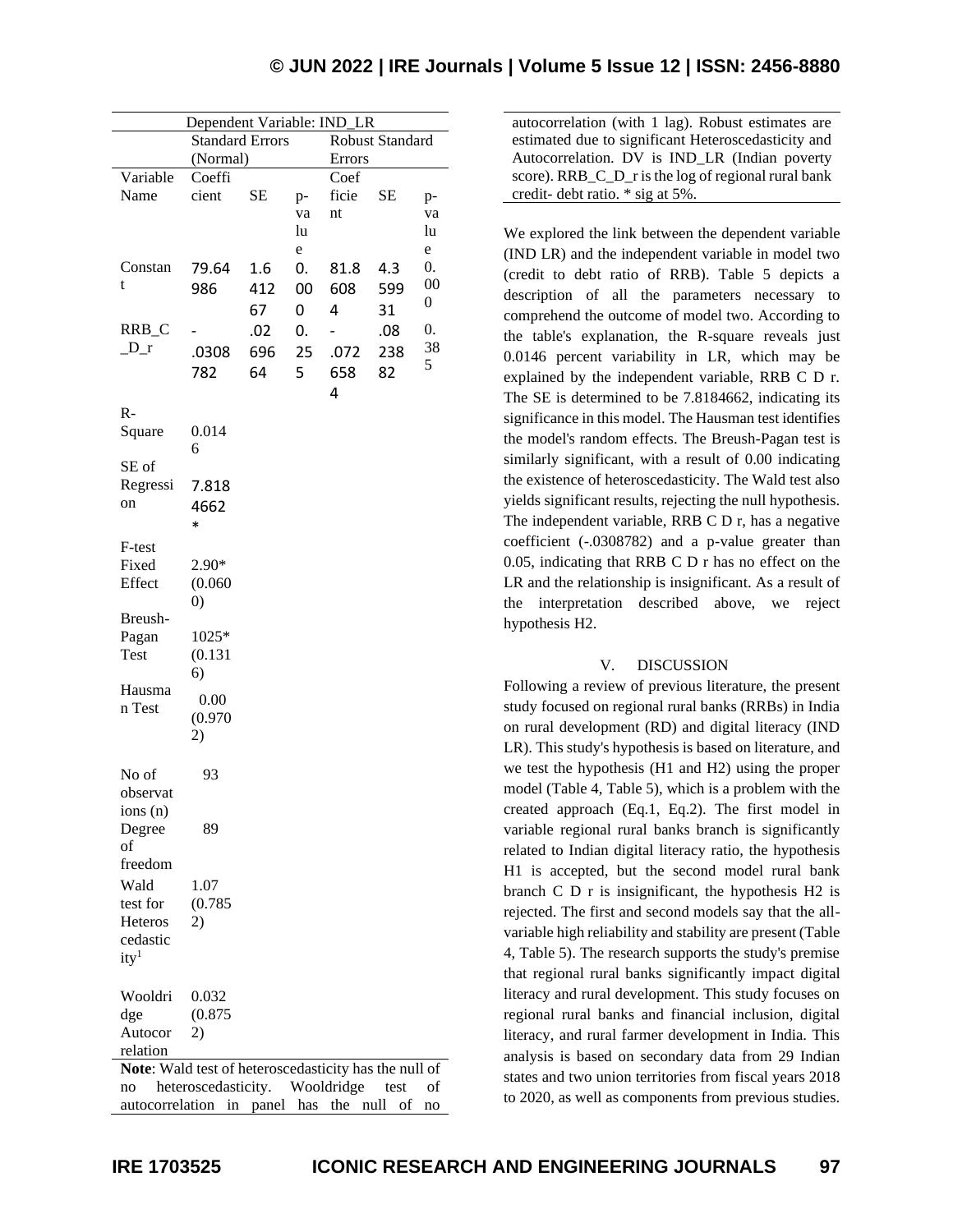According to our findings, regional rural banks should improve their branches and focus on financial literacy initiatives in rural regions [16]-[13]-[39]. Rural people must educate their consumers on financial matters, and financial literacy may improve financial inclusion and contribute to India's economic progress. The government and the RBI should implement regulations to make financial services more accessible, and the government should connect rural regions to WIFI networks to improve digital literacy [30]-[34]-[52].

#### VI. CONCLUSION

This research looks at the influence of regional rural banks on digital literacy and rural development in India. According to the findings, regional rural banks substantially influence India's digital literacy and economic development. Regional rural banks' digital and financial literacy can contribute to poverty reduction and economic progress. Residents in rural areas can benefit from regional banks' knowledge of their products and services, as well as teaching how to use digital banking.

India is a developing country with little digital infrastructure and financial and digital literacy, as well as a desire to learn more about these topics for rural development. Financial inclusion in India's rural communities might be aided by digital literacy. This research could be done using primary data analysis for future research, and they could also increase the number of states, union territories, and years of data.

#### **REFERENCES**

- [1] Aditya Dev, V. A (2021). Study on Overview of Regional Rural Banks and Rural Development. *International Research Journal of Modernization in Engineering Technology and Science*, 3(4), 191-194.
- [2] Agarwal, P., & Reddy, B. B. (2019). Performance of Regional Rural Banks in India. In Special Proceeding of the 21st Annual Conference of SSCA held at SV Agricultural College (ANGRAU), Tirupati (pp. 1-11).
- [3] Ahmed, J. U. D. (2015). Performance evaluation of regional rural banks: Evidence from Indian

rural banks. *Global business review*, 16(5\_suppl), 125S-139S.

- [4] Athaley, C., Rastogi, S., Goel, A., & Bhimavarapu, V. M. (2020). Factors impacting bank's performance: A literature review. *Test Engineering and Management*, 83(5/6*)*, 7389- 7398.
- [5] Barot, M. B., & Japee, G. (2021). Indian Rural Banking–Role of Regional Rural Banks. *A Global Journal of Social Sciences*, 4(2), 56-59.
- [6] Bhatt, N., & Thorat, Y. S. P. (2001). India's regional rural banks: *The institutional dimension of reforms. Journal of Microfinance/ESR Review*, 3(1), 66-94.
- [7] Bhimavarapu, V. M., & Rastogi, S. (2021). Dividend and Bank Performance in India: Evidence using Panel Data Analysis. *International Journal of Management and Humanities*, *6*(1), 1-4.
- [8] Das, S. (2015). A Comparative Study on the Performance of the Two Regional Banks of West Bengal in Post-Merger Scenario. *IJNCRDM*, 1(3-4), 16-33.
- [9] Datta, B. (1977). Planning for rural banks. *Economic and Political Weekly*, 12(35), 1545-1550.
- [10] GAUTAM, R. S., & KANOUJIYA, J. (2022). Inflation Targeting: An Application of ARIMA Modelling Using Forecasting of CPI and WPI. *Iconic Research and Engineering Journals*, 5(11), 195-198.
- [11] GAUTAM, R. S., & KANOUJIYA, J. (2022). Multivariate Inflation Forecasting: A Case of Vector Auto Regressive (VAR) Model. *Iconic Research and Engineering Journals*, 5(12), 11- 14.
- [12] GAUTAM, R. S., BHIMAVARAPU, V. M. (2022). Data Driven Decision Making: Application in Finance. *Iconic Research and Engineering Journals*, 5(12), 52-56.
- [13] Gautam, R. S., Bhimavarapu, V. M., & Rastogi, S. (2021). Impact of Digitalization on the Farmers in India: Evidence Using Panel Data Analysis. *International Journal of Management and Humanities (IJMH)*, *6*(1), 5-12.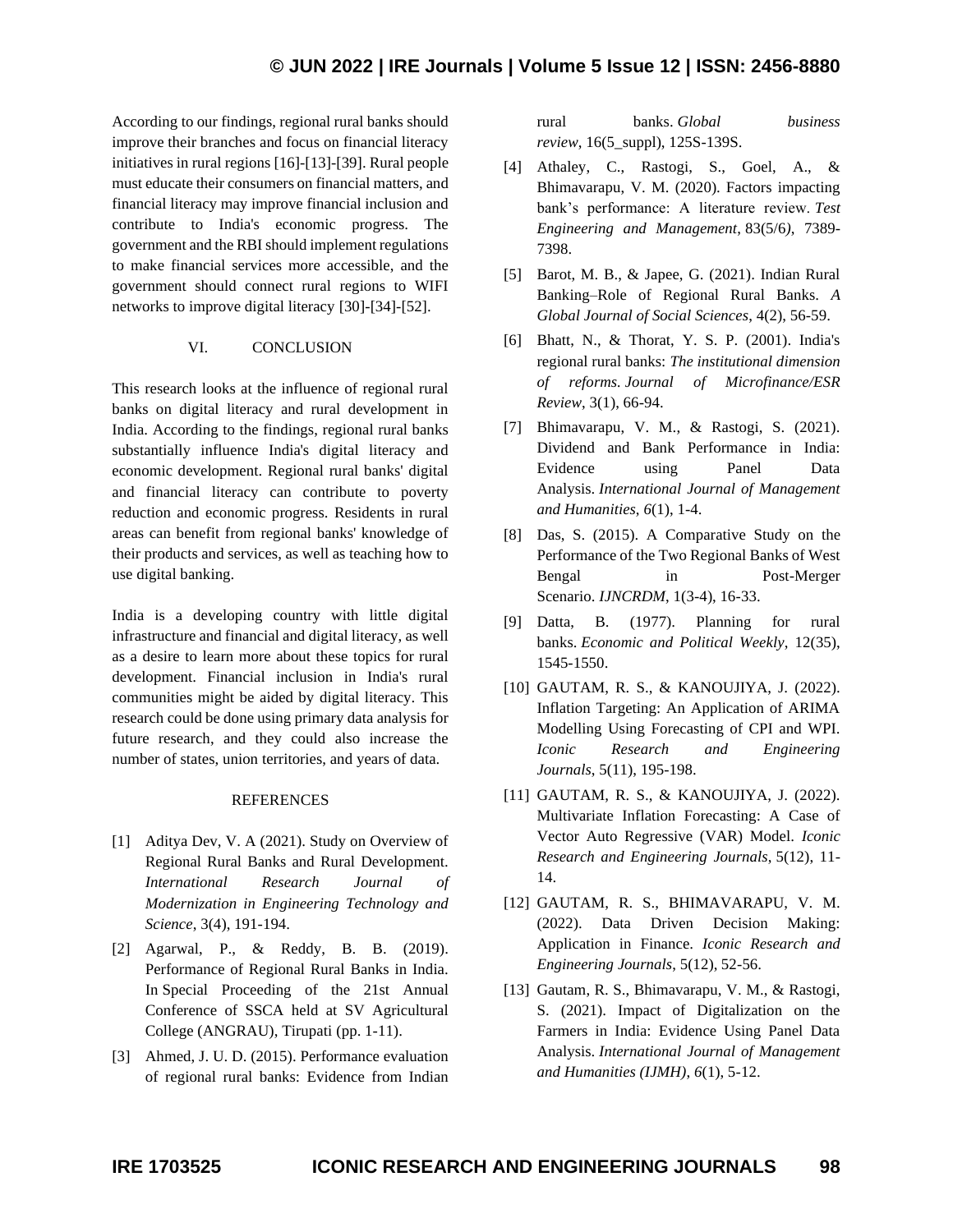- [14] GAUTAM, R. S., BHIMAVARAPU, V. M., & RAWAL, A. (2022). Study on Regional Rural Banks and their Impact on Poverty Reduction in India. *Iconic Research and Engineering Journals*, 5(10), 221-229.
- [15] Gautam, R. S., Kanoujiya, J., Bhimavarapu, V. M., & Rastogi, S. Financial Technology and Its Impact on Poverty in India. *International Journal of Management and Humanities (IJMH)*, 6 (3), 1- 10.
- [16] GAUTAM, R. S., RASTOGI, D. S., & RAWAL, A. (2022). Study of Financial Literacy and Its Impact on Rural Development in India: Evidence Using Panel Data Analysis. *Iconic Research and Engineering Journals*, 5(9), 483-492.
- [17] Goel, A., & Rastogi, S. (2021). Credit scoring of small and medium enterprises: a behavioural approach. *Journal of Entrepreneurship in Emerging Economies*. https://doi.org/10.1108/JEEE-03-2021-0093
- [18] Hakenes, H., Hasan, I., Molyneux, P., & Xie, R. (2015). Small banks and local economic development. *Review of Finance*, 19(2), 653- 683.
- [19] Hulme, D., & Mosley, P. (1996). Finance against poverty (Vol. 2). Psychology Press.
- [20] Ibrahim, M. S. (2010). Performance evaluation of regional rural banks in India. *International Business Research*, 3(4), 203-211.
- [21] Kanoujiya, J., Bhimavarapu, V. M., & Rastogi, S. (2021). Banks in India: A Balancing Act Between Profitability, Regulation and NPA. *Vision*, https://doi.org/10.1177%2F0972262921103441 7
- [22] Khankhoje, D., & Sathye, M. (2008). Efficiency of rural banks: The case of India. *International Business Research*, 1(2), 140-149.
- [23] Koner, S. (2017). Present scenario of regional rural banks in India. *Journal of Commerce and Management Thought*, 8(3), 639-646.
- [24] Kopra, S. S. A Comparative Study of Regional Rural Banks in Maharashtra State. *IJSRD - International Journal for Scientific Research & Development*, 4(11), 213-216.
- [25] Kumar, M., Jegatheesan, S. K., & Aruna, G. (2013). A performance evaluation of regional rural banks in India. *The Indian Journal of Commerce*, 6(6), 31-38.
- [26] Kumar, S., Goyal, V., & Sharma, P. (2017). Performance Evaluation of Regional Rural Banks (RRBs) in India. *International Journal of Management, IT and Engineering*, 7(4), 202- 230.
- [27] Mikesell, J. J. (1985). Rural banks reflect the local economy. *Rural America/Rural Development Perspectives*, 2(2221-2021-804), 11-16.
- [28] Misra, B. S. (2007). Regional Rural Banks: Restructuring Strategies. In Regional Growth Dynamics in India in the Post-Economic Reform Period (pp. 169-198). *Palgrave Macmillan*, London.
- [29] Murali, I. M., & Ramakrishnaiah, K. (2014). DEVELOPMENT OF REGIONAL RURAL BANKS: AN OVERVIEW. *International Journal of Management Research and Reviews*, 4(1), 81-90.
- [30] Nagaich S and Sharma P (2014). Is literacy a cause of an increase in women work participation in Punjab (India): A regional analysis?. *International Journal of Research in Applied, Natural and Social Sciences,* 2(2), 3-8.
- [31] Patil, A. C., & Rastogi, S. (2020). Multifractal analysis of market efficiency across structural breaks: Implications for the adaptive market hypothesis. *Journal of Risk and Financial Management*, *13*(10), 248.
- [32] Pinto, G., & Rastogi, S. (2019). Sectoral analysis of factors influencing dividend policy: Case of an emerging financial market. *Journal of risk and financial management*, *12*(3), 110.
- [33] Rastogi, S., & Kanoujiya, J. (2022). Impact of cryptos on the inflation volatility in India: an application of bivariate BEKK-GARCH models. *Journal of Economic and Administrative Sciences*. https://doi.org/10.1108/JEAS-08- 2021-0167
- [34] Rastogi, S., & Ragabiruntha, E. (2018). Financial inclusion and socioeconomic development: gaps and solution. *International Journal of Social*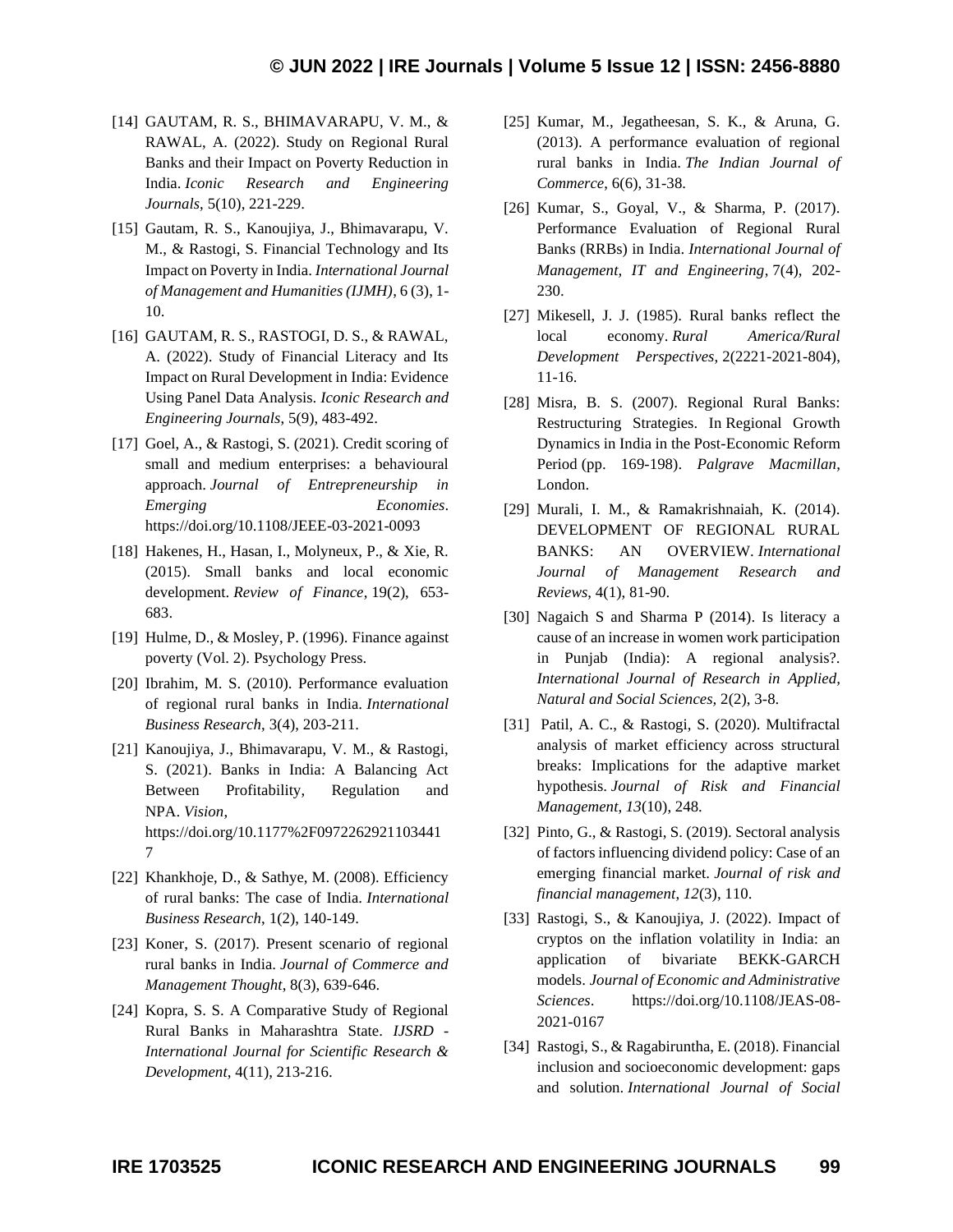*Economics*, 45(7), 1122-1140. https://doi.org/10.1108/IJSE-08-2017-0324

- [35] Rastogi, S., Doifode, A., Kanoujiya, J., & Singh, S. P. (2021). Volatility integration of gold and crude oil prices with the interest rates in India. *South Asian Journal of Business Studies*. https://doi.org/10.1108/SAJBS-02-2021-0074
- [36] Rastogi, S., Goel, A., & Doifode, A. (2020). Open API in Indian banking and economic development of the poor: opportunities and challenges. *International Journal of Electronic Banking*, *2*(4), 321-348.
- [37] Rastogi, S., Gupte, R., & Meenakshi, R. (2021). A holistic perspective on bank performance using regulation, profitability, and risk-taking with a view on ownership concentration. *Journal of Risk and Financial Management*, *14*(3), 111.
- [38] RASTOGI, S., KANOUJIYA, J., BHIMAVARAPU, V. M., & GAUTAM, R. S. (2022). The Impact of Competition on the Profitability and Risk-Taking of Commercial Banks in India. *The Journal of Asian Finance, Economics and Business*, 9(5), 377-388.
- [39] Rastogi, S., Sharma, A., & Panse, C. (2020). Open banking and inclusive growth in India. *Indian Journal of Ecology*, 47(spl), 75-79.
- [40] Rastogi, S., Sharma, A., Panse, C., & Bhimavarapu, V. M. (2021). Unified Payment Interface (UPI): A Digital Innovation and Its Impact on Financial Inclusion and Economic Development. *Universal Journal of Accounting and Finance*, 9(3), 518-530.
- [41] Rastogi, S., Suresh, V., & Leonard, D. (2017). Financial Inclusion and Demonetization: An Empirical Study Using Exploratory Factor Analysis. *Indian Journal of Commerce and Management Studies*, 8(1), 5.
- [42] Rastogi, S., Tripathi, V., & Kuknor, S. (2021). Informational role of futures volume for spot volatility. *Pacific Accounting Review*, 34(1), 49- 69. https://doi.org/10.1108/PAR-01-2020-0005
- [43] Reddy, A. A. (2006). Productivity growth in regional rural banks. *Economic and Political Weekly*, 41(11), 1079-1086.
- [44] Sanap, M. K. The Role and Responcibilities Of Regional Rural Banks for Rural Development in

India. *Financial Management*, 199-201. [http://nevillewadia.com/images/Cronicle2016/3](http://nevillewadia.com/images/Cronicle2016/39.pdf) [9.pdf](http://nevillewadia.com/images/Cronicle2016/39.pdf)

- [45] Santhi, M. N., & Ganesan, T. R. (2015). The Role of Regional Rural Banks for Rural Development in India. *Indian Journal of Applied Research*, 5(3), 299-231.
- [46] Sharma, A., & Rastogi, S. (2021). Impact of Efficiency on Voluntary Disclosure of Non-Banking Financial Company—Microfinance Institutions in India. *Journal of Risk and Financial Management*, *14*(7), 289.
- [47] Sharma, S., Goyal, P., & Mittal, N. (2019). A study on the performance of regional rural banks in India. *IJRAR-International Journal of Research and Analytical Reviews (IJRAR)*, 6(1), 441-445.
- [48] Shekhar, S., & Verma, H. (2018). Journey of Regional Rural Banks in Financial Inclusion. *International Journal of Academic Research & Development (IJAR&D).*4(2), 96- 103.
- [49] Shingade, S., Rastogi, S., Bhimavarapu, V. M., & Chirputkar, A. (2022). Shareholder Activism and Its Impact on Profitability, Return, and Valuation of the Firms in India. *Journal of Risk and Financial Managemen*, 15(4), 148.
- [50] Soni, A. K., & Kapre, A. (2012). Performance Evaluation of the Regional Rural Banks in India. *National Monthly Refereed Journal of Research In*, 1(2), 132-144.
- [51] Soni, A. K., & Kapre, A. (2013). A Study on Current Status of Regional Rural Banks in India. *National Journal of Research in Commerce and Management*, 2(2), 1-16.
- [52] Soni, A. K., & Kapre, A. (2013). A Study on Current Status of Regional Rural Banks in India. *National Journal of Research in Commerce and Management*, 2(2), 1-16.
- [53] Velayudham, T. K., & Sankaranarayanan, V. (1990). Regional rural banks and rural credit: Some issues. *Economic and Political weekly*, 25(38), 2157-2164.
- [54] VERMA, D. S., GAUTAM, R. S. (2022). The Effect of Education on Working Women for